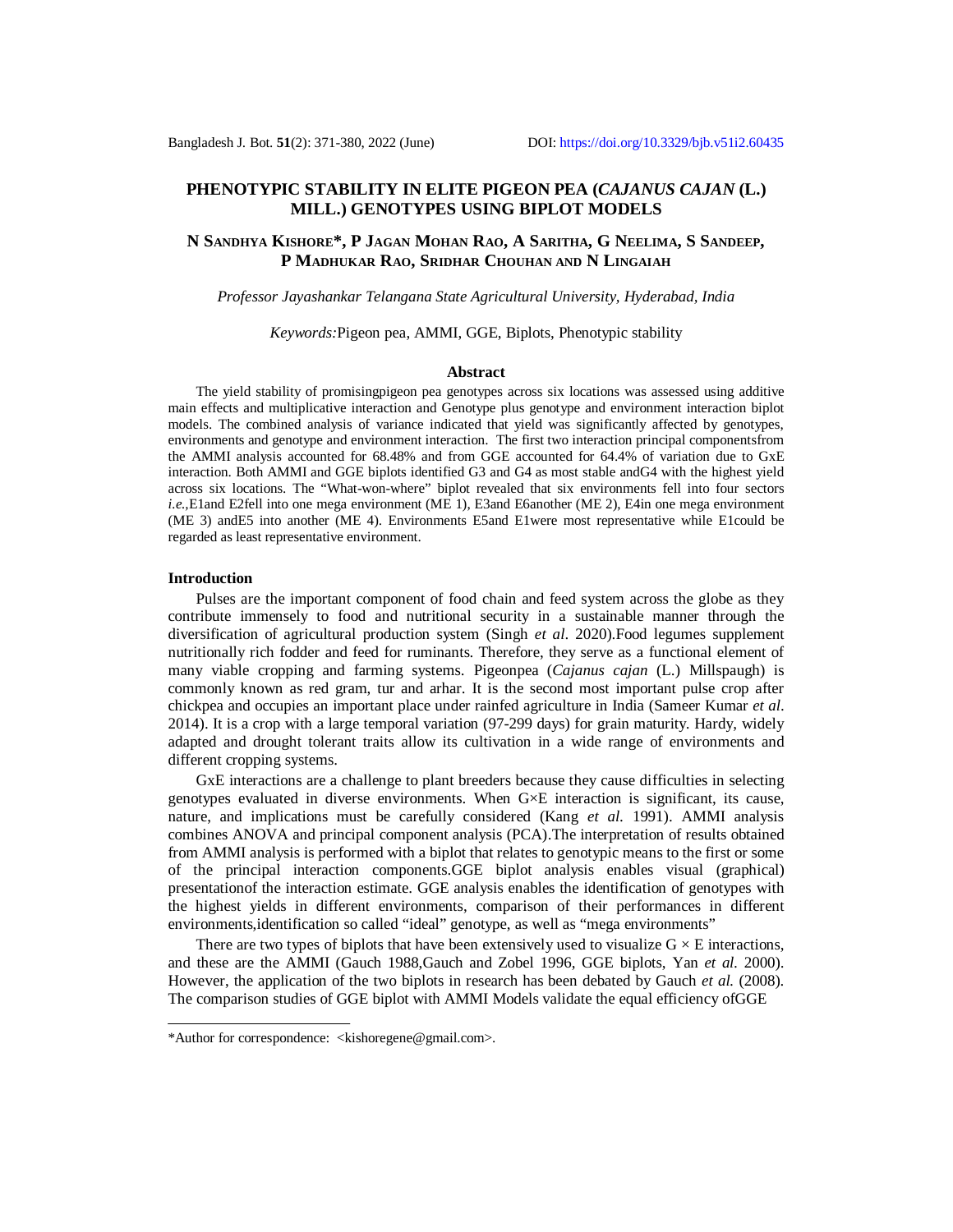biplot and AMMI models in understanding G×E interaction(Dias *et al.*2003).However, the difference between these models is the omission of environmental component in GGE biplot (Yan *et al.* 2007, Gauch*et al.* 2008). The present study aimed to estimate the pattern of genotype  $\times$ location interaction for few elite medium duration pigeon pea genotypes to take a decision on their potential and adaptability during rainy (*kharif*) season for different locations of Telangana state and also to do a comparative study of popular multivariate analysis models, *i.e.,*additive main effects and multiplicative interaction model (AMMI) and genotype, genotype ×environment interaction (GGE) model.

## **Materials and Methods**

The experiments were conducted during the rainy season, 2019, at six research stations *viz.,*Agricultural Research Station, Tandur (E1), Regional Agricultural Research Station, Palem (E2), Agricultural Research Station, Adilabad (E3), Regional Agricultural Research Station, Warangal (E4),Regional Agricultural Research Station, Jagtial (E5) and Agricultural Research Station, Tornala (E6) working under Professor Jayashankar Telangana State Agricultural University, Telanganastate, India. The characteristics of the different sites are presented in Table 1. Fig. 1 shows the amount of rainfall received at six different locations over the trial evaluation period.

Sl. No. Code Genotype Parentage Code Environments Latitude Longitude MSL 1. G1 WRG-366 ICPL-85063 × ICP-7035 E1 Tandur  $17^0 15' N$   $77^0 35' E$  553.18m 2. G2 WRG-374 WRG-65  $\times$ ICP-7035 E2 Palem  $16^{O}35^{1}N$  78<sup>0</sup>10'E  $642.00 \text{ m}$ 3 G3 WRG-65 WRG-13 $\times$ ICPL-87051 E3 Adilabad  $19^039''$  N 78<sup>0</sup>32' E 268.80 m 4 G4 WRG-369 WRGE-14 × BSMR-736 E4 Warangal  $18^{\circ}$  03'N 79<sup>0</sup> 22'E 270.00 m 5 G5 WRG-368 WRG-53 × BSNR-736 E5 Jagtial  $18^0 49' N$  78<sup>0</sup> 56' E 243.40 m 6 G6 WRG-367 WRG-65 $\times$ BDN-2004-2 E6 Tornala  $18^0 06' N$  $78^0$  44' E 483.80 m 7 G7 IBTDRG-8 ICPL-87119  $\times$ ICPW-29 . 8 G8 ICPL-87119 C11 × ICPL 6

**Table 1. Parentage details of Pigeon pea genotypes along with environmental conditions.**



Fig. 1. Rainfall received during trial evaluation period over six environments.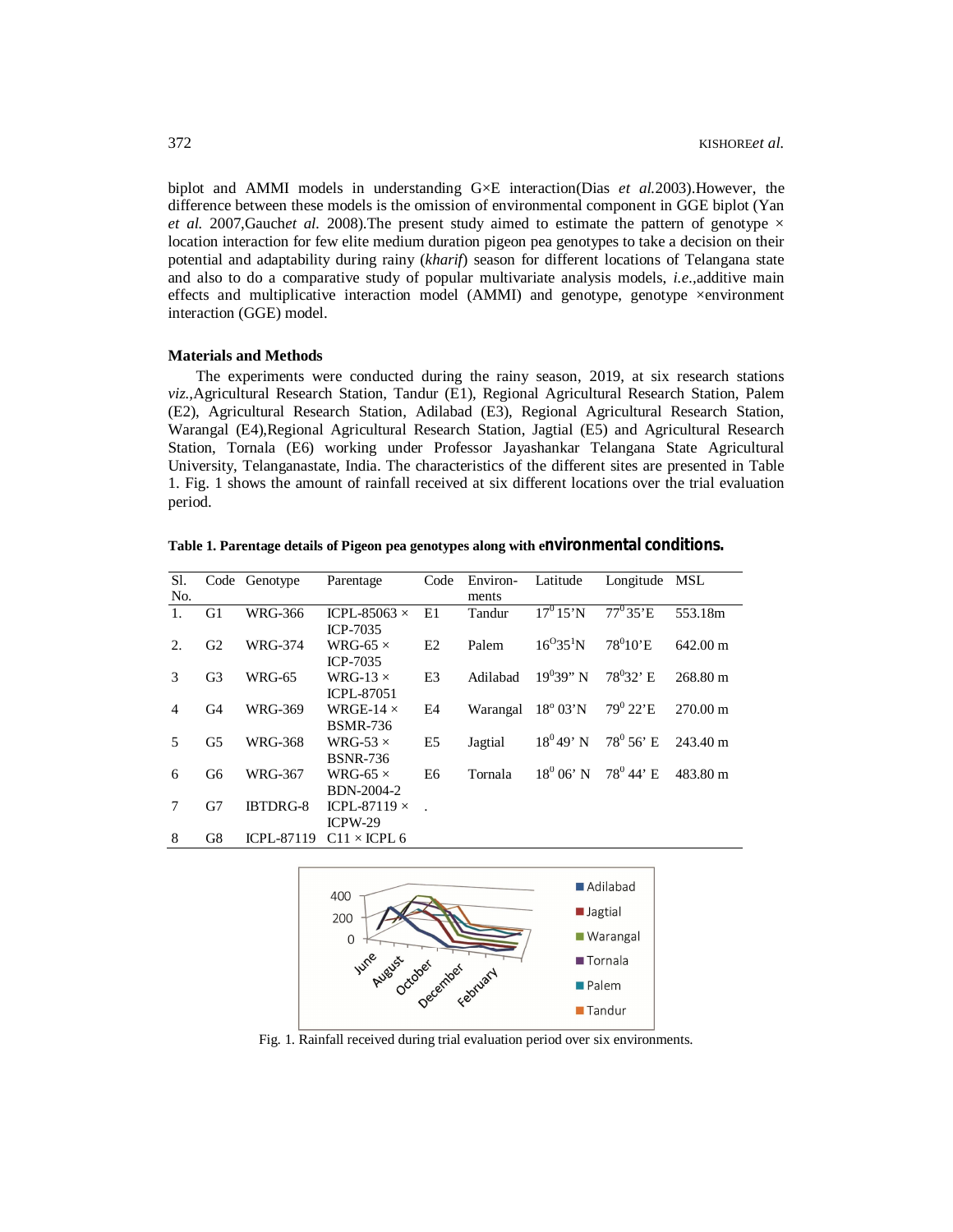The genotypes evaluatedin the present investigation were developed by pedigree method of breeding at Regional Agricultural Research Station, Warangal and Agricultural Research Station, Tandur under Professor Jayashankar Telangana State Agricultural University, Telangana State, India. The selected homozygous genotypes were evaluated in station yield trials from 2016-2018 for grain yield and also screened for traits like *Fusarium* wilt and Sterility mosaic Disease (SMD) resistance. Based on the superior performance, a total ofeight entries viz., WRG-366 (G1),WRG-374 (G2), WRG-65(G3), WRG-369 (G4),WRG-368 (G5),WRG-367 (G6), IBTDRG-8 (G7)and ICPL - 87119 (G8) were included in the multilocation testing.

Tillage at each site initiated with summer ploughings with discs (Depth adjust to 25 cm) followed by harrowing. The seeds were treated with *Rhizobium* culture. Sowing was carried out after receiving field capacity of rainfall (60mm).Field trials were carried out using RCBD with three replicates.Each genotype was planted in four rows with a length of 4 m and spaced 120 cm apart between the rows and 10 cm between plants.Each replication containing eight genotypes and 2 meters between the replications.At15 days after emergence,the plots were thinned to one plant per hill.Cultural practises such as weed,fertiliser and plant protection operations were executed. Drainage channels were laid around the trials for collecting the run-off.Comprehensive pest management methods, including the use of pheramone traps, bird perches were used. Standard crop management practices recommended by the state agricultural university were followed in raising a healthy crop across the locations. Data were recorded for grain yield on plot basis.

The combined analysis of variance was preceded to study the genotype x environment interaction of the genotypes across all environments. The AMMI model which combines standard analysis of variance with PC analysis was used to study the interactions (Zobel*et al.* 1988).

The AMMI model for G genotypes and E environments can be written as -

 $Y_{ij} = \mu + g_i + e_j + \Sigma \lambda_n \alpha_{in} \lambda_{in} + \theta_{ij}$ 

Where,

 $Y_{ii}$  is the mean yield of i<sup>th</sup> genotype in the j<sup>th</sup> environment;

µ is the general mean;

 $g_i$  is the i<sup>th</sup> genotypic effect;

 $e_j$  is the j<sup>th</sup> location effect;

 $\lambda_n$  is the eigen value of the principal component axis n:

 $\alpha_{\rm in}$  and  $\lambda_{\rm in}$  are the i<sup>th</sup> genotype,

j<sup>th</sup> environment principle component analysis (PCA) scores for the PCA axis n:

 $\theta_{\rm ii}$  is the residual.

n is the number of PCA axis retained in the model.

A windows based software GEA-R9genotype ×environment analysis with R for (Windows) version 4.1 developed by CIMMYT, Mexico was used for AMMI and GGE biplot analysis (Pacheco *et al.* 2015). The number of PCA axis to be retained is determined by testing the mean square of each axis with the estimate of residual through F-statistic (Gollob 1968,Gauch 1988). GGE biplot analysis was carried out by using the AMMI model R-packages 1.5 PBTools 1.4 version IRRI (PBTools 2014). The AMMI biplot is developed by placing both genotype of environment mean value on X-axis and the respective IPCA axis eigenvector on the Y-axis (Zobel*et al*. 1988).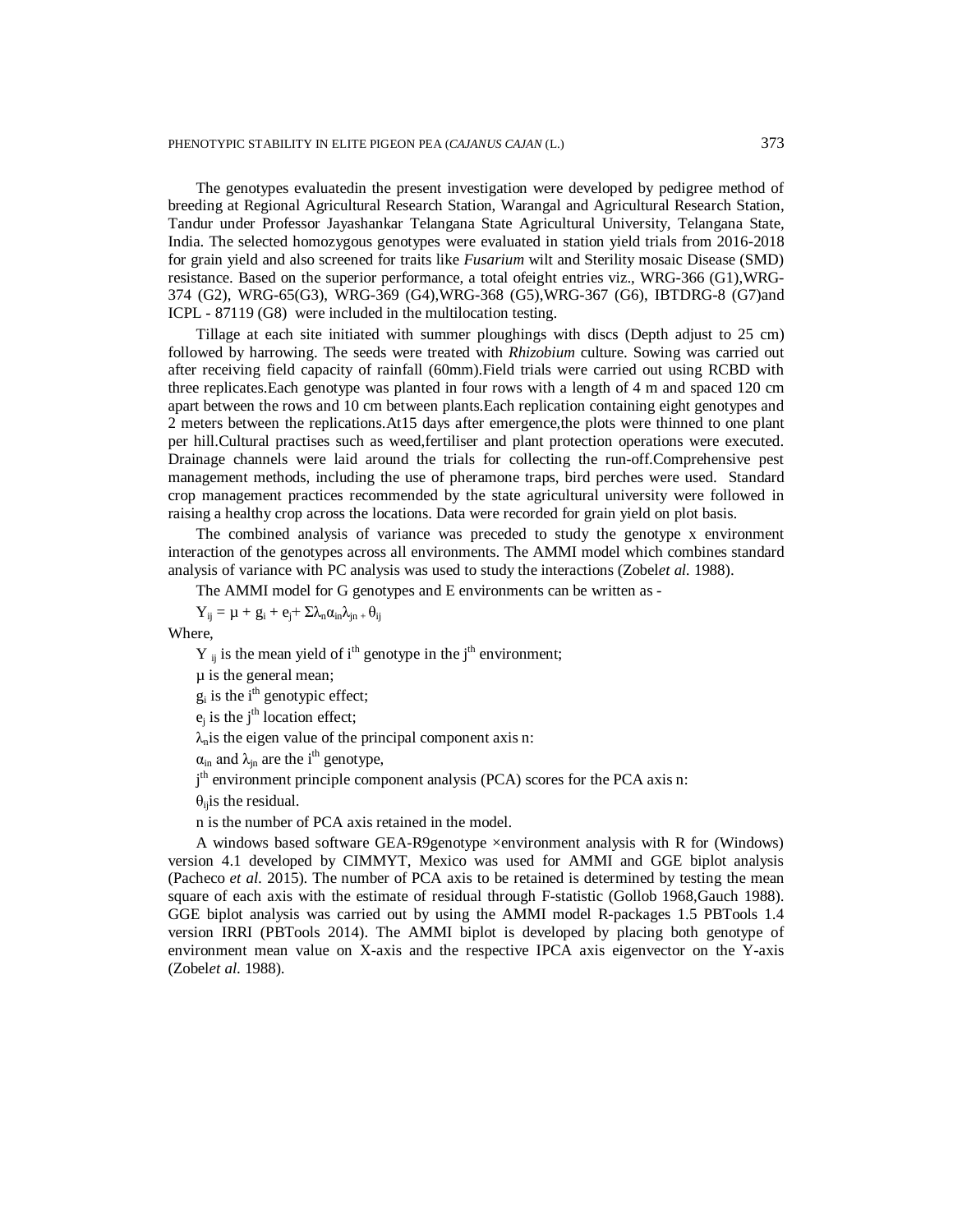## **Results and Discussion**

The mean grain yield over the locations ranged from 1826 kg/ha (WRG-368) to 2033kg/ha (WRG-369), while, maximum grain yield (2344kg/ha) recorded at E6 (Tornala) and minimum at 1601 kg/ha at E1 (Tandur) among the different environments (Table 4). Combined analysis of variance of eight medium duration pigeon pea genotypes tested for grain yield over six locations indicated that pigeon pea grain yield was significantly (p<0.01) affected by environments and genotypes  $\times$  environment interactions (Table 2) indicating the presence of considerable interaction of genotypes with the environments for the trait under study. Only a small portion of (2.23%) the total sum of squares was attributed to genotypic effects. 52.59% of the total sum of squares was ascribed by environmental fluctuations exhibiting that the environments were diverse, with large difference among environmental means causing the most of the variation in yield. This is in harmony with the findings of Panwar *et al.* (2008) and Mahnaz Rashidi *et al.* (2013). Genotypes  $\times$ environment interactions significantly explained 26.02% of the treatment's variation for grain yield. The combined analysis of variance indicated that there was a strong interaction between genotypes and environments. The trend of mean grain yield  $(kg ha<sup>-1</sup>)$  over environments is graphically represented in Fig.2.

**Table 2. Combined analysis of variance of grain yield for eight medium duration Pigeon pea genotypes evaluated at six environments.**

| Source                   | d.f | S.S         | M.S        | Explained S.S $(\%)$ |
|--------------------------|-----|-------------|------------|----------------------|
| Varieties                |     | 553003.34   | 79000.47   | 2.23                 |
| <b>Environments</b>      | 5.  | 13010710.24 | 2602142.04 | 52.59                |
| Varieties X Environments | 35  | 6438347.89  | 183952.79  | 26.02                |
| Error                    | 96  | 4737467.24  | 49348.61   |                      |
| Total                    | 143 | 24739528.72 |            |                      |



Fig. 2. Yield performance of eight Pigeon pea genotypes over six environments.

To investigate the main effects and interactions across different environments, AMMI 1 and AMMI 2 biplots were constructed for yield (Table 3). AMMI 1 biplot of main effects (genotype and environments) are shown along the abscissa and the ordinate represents the first IPCA. The interpretation of biplot assay is that if main effects have IPCA score close to zero, it indicates negligible interaction effects and when a genotype and an environment have the same sign on the IPCA axis, their interaction is positive, if different, their interaction is negative. The IPCAI versus IPCAII biplot (AMMI 2 biplot) explains the magnitude of interaction of each genotype and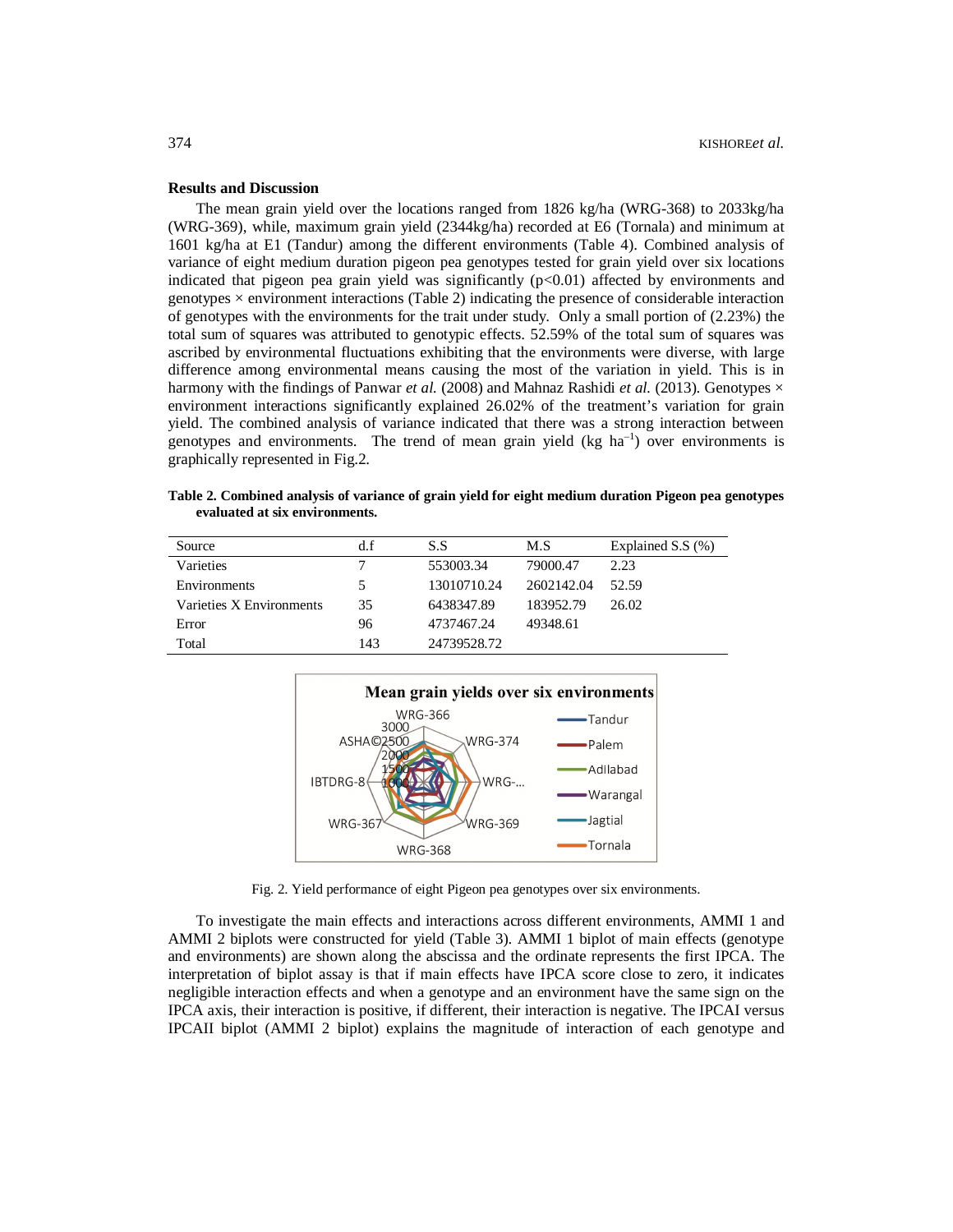environment. Earlier reports confirmed that in most of the cases the maximum genotype and environment interaction could be explained through using the first two PCAs (Fikere *et al.* 2014 and Biswas *et al.*2019). Therefore, IPCA1 and IPCA2 were used for construction of AMMI1 and AMMI2 biplots. The genotype and environments that are farthest from the origin being more responsive and fit the worst genotypes and environments that fall into the same sector interact positively and negatively if they fall into opposite sectors (Anandan *et al.* 2009). The IPCA scores of genotypes in the AMMI analysis are an indication of stability over environments (Gauch and Zobel 1996 and Martin and Alberts 2004).

| Source          | S.S         | Percent  | Percent ac. | DF | M.S        | F        |
|-----------------|-------------|----------|-------------|----|------------|----------|
| <b>ENV</b>      | 13010059.15 | 65.04    | 65.04       | 5  | 2602011.82 | 52.72    |
| <b>GEN</b>      | 552723.60   | 2.76     | 67.81       | 7  | 78960.51   | 1.59     |
| ENV*GEN         | 6438361.68  | 32.18    | 100         | 35 | 183953.19  | 3.72     |
| PC <sub>1</sub> | 2788049.15  | 43.30    | 43.30       | 11 | 253459.01  | 5.51     |
| PC <sub>2</sub> | 1621502.26  | 25.18    | 68.48       | 9  | 180166.91  | 3.91     |
| PC <sub>3</sub> | 1257139.94  | 19.52    | 88.01       | 7  | 179591.42  | 3.90     |
| PC <sub>4</sub> | 515516.38   | 8.00     | 96.02       | 5  | 103103.27  | 2.24     |
| PC <sub>5</sub> | 256153.93   | 3.97     | 100         | 3  | 85384.64   | 1.85     |
| PC <sub>6</sub> | $\Omega$    | $\theta$ | 100         |    | $\Omega$   | $\Omega$ |
| Residuals       | 4737856     | $\theta$ | $\theta$    | 96 | 49352.66   |          |

**Table 3. AMMI analysis of variance for grain yield of eight medium duration Pigeon pea genotypes evaluated at six environments.**

According to the AMMI model, the genotypes which are characterized by means greater than striking mean and the IPCA score nearly zero are considered as generally adaptable to all environments. According to Fig. 3, the genotypes G4,G1 and yielded above the overall genotype average, whereas the genotype G5 was the poor yielder. The Genotypes G4, G2 and G5 exhibited high grain yield than mean yield with specific adaptability for the environments E5 (Jagtial) and E3 (Adilabad). As the genotypes and environments of this adaptive group have the same sign on the IPCA axis. Genotype G1) revealed specific adaptation for the environment E5with high grain yield more than mean yield and positive interaction. Genotypes G3 and G5 exhibited specific adaptability for the environment E4with grain yield less than mean. Varieties with high mean yield and large PCA scores were considered as explicitly adapted to specific environments (Abdi and Williams 2010 and Askari *et al*. 2017). For the AMMI 2 biplot, IPCA 2 scores considered in interpreting genotype  $\times$  environment interaction as suggested by Gauch and Zobel (1996). A biplot is generated using genotypic and environmental scores IPCA2, Purchase*et al.* (2000) pointed out that the closer the genotypes score to the center of the biplot, the more stable the genotypes are (Fig. 4). Allocation of genotype points in the AMMI 2 biplot revealed that the genotypes G3 and G4 dotted close to the origin, indicating least interaction of these genotypes with environments. The remaining genotypes scattered away from the origin in the biplot indicating that the genotypes were more sensitive to environmental interactive forces. The same trend has been observed by Mahnaz Rashidi *et al.* (2013). The genotypes G5 and G2 had positive interaction with environments E6and E3. The genotypes G1 and G8 displayed positive interaction with the environment E5. The genotype G7 indicated specific adaptability and positive interaction with the environments E1and E2.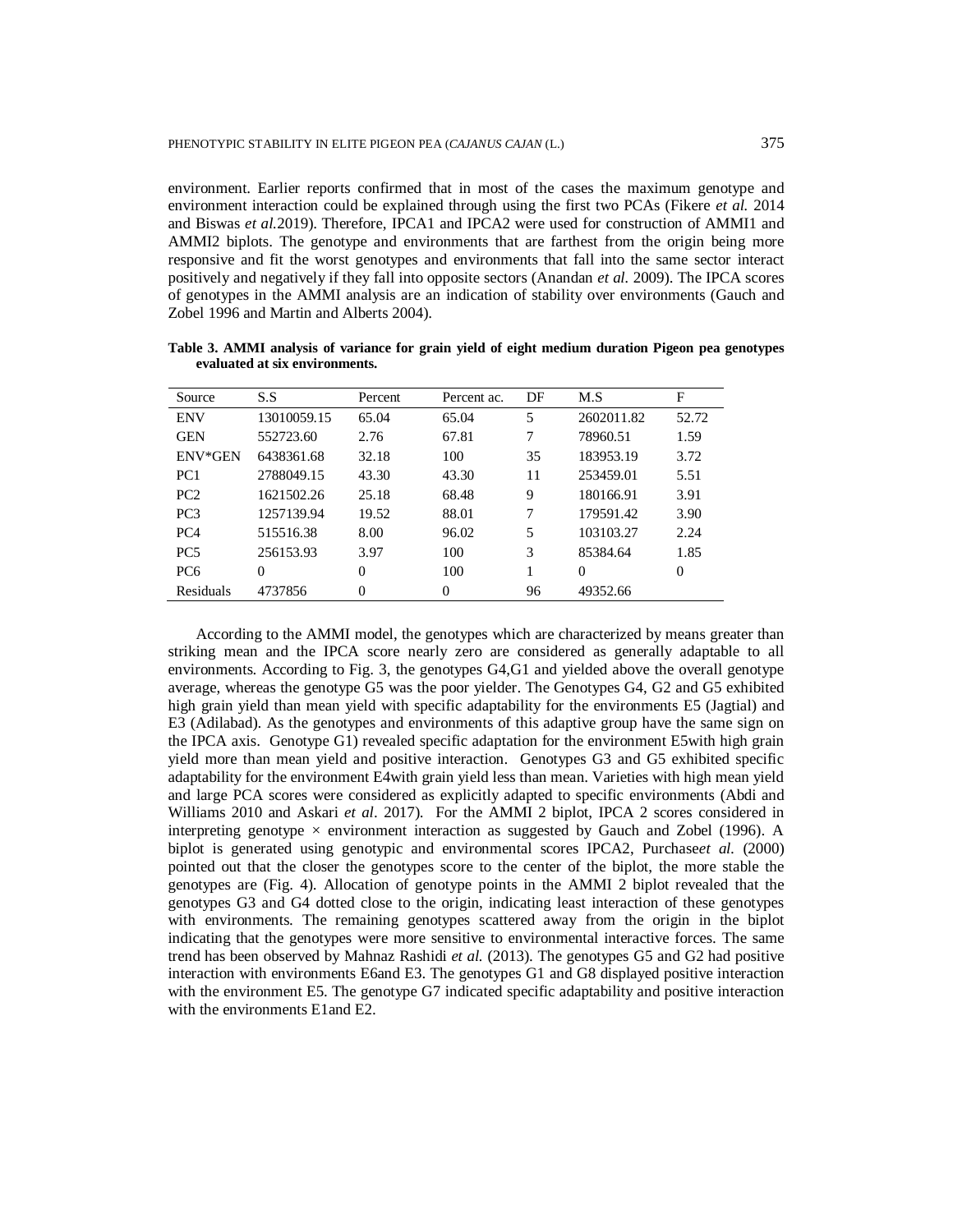| Genotype $\&$       | Genotype $&$          | Mean             | <b>AMMI</b>  |                   | <b>GGE</b>   |                   |
|---------------------|-----------------------|------------------|--------------|-------------------|--------------|-------------------|
| Environment<br>Code | Environments<br>names | yield<br>(kg/ha) | <b>IPCA1</b> | IPCA <sub>2</sub> | <b>IPCA1</b> | IPCA <sub>2</sub> |
| G1                  | WRG-366               | 1980             | $-7.22$      | 13.60             | $-242.16$    | 379.87            |
| G <sub>2</sub>      | WRG-374               | 1978             | 5.58         | $-11.07$          | 161.46       | $-165.63$         |
| G <sub>3</sub>      | <b>WRG-65</b>         | 1876             | 5.35         | $-1.59$           | 189.12       | $-190.35$         |
| G4                  | WRG-369               | 2033             | 3.70         | 5.43              | 89.30        | 217.07            |
| G <sub>5</sub>      | WRG-368               | 1826             | 16.21        | $-4.31$           | 525.60       | $-154.84$         |
| G <sub>6</sub>      | WRG-367               | 1946             | 8.22         | 7.65              | 245.74       | 242.19            |
| G7                  | <b>IBTDRG-8</b>       | 1918             | $-15.96$     | $-16.49$          | $-481.37$    | $-459.55$         |
| G8                  | <b>ICPL-87119</b>     | 1894             | $-15.89$     | 6.78              | $-487.69$    | 131.23            |
| E1                  | Tandur                | 1601             | $-22.82$     | $-7.32$           | $-0.770$     | $-0.08$           |
| E2                  | Palem                 | 1605             | $-1.67$      | $-6.98$           | $-0.08$      | $-0.152$          |
| E <sub>3</sub>      | Adilabad              | 2236             | 12.88        | $-10.30$          | 0.38         | $-0.21$           |
| E4                  | Warangal              | 1725             | 13.96        | 9.24              | 0.39         | 0.59              |
| E5                  | Jagtial               | 2077             | $-7.36$      | 20.39             | $-0.27$      | 0.73              |
| E6                  | Tornala               | 2344             | 5.020        | $-5.01$           | 0.14         | $-0.18$           |

**Table 4. Mean yields (kg/ha) of the pigeon pea genotypes across six environments.**





Fig. 3.Biplot of the first interaction principal component axis (IPCA1) versus mean yields.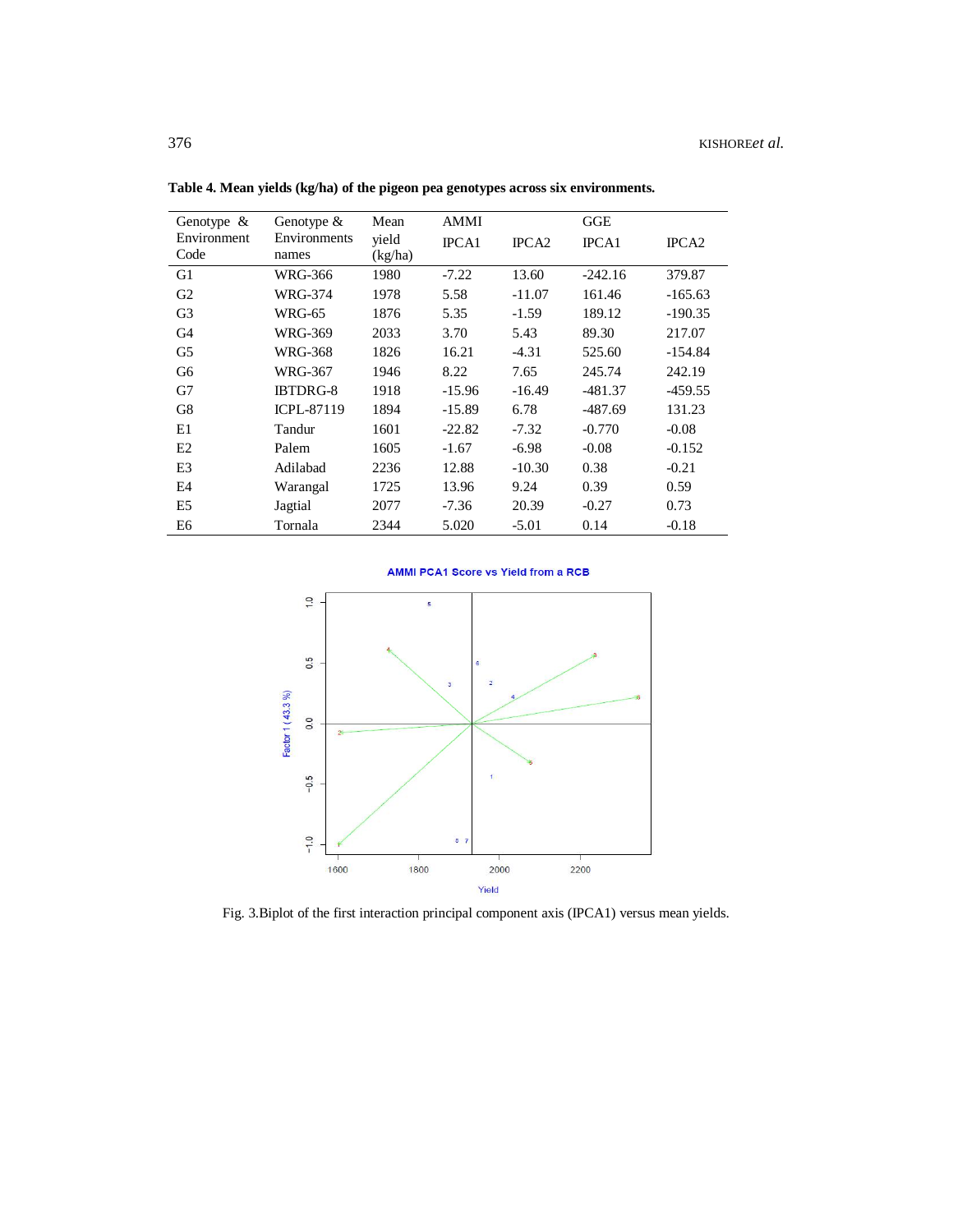

Fig. 4.Biplot of the first interaction principal component axis (IPCA1) versus the second interaction principal component axis (IPCA2) for pigeon pea genotypes.

The What-won-where GGE biplot (Fig. 5) revealed the information about which genotype is top performer in the respective environment and ideal for which particular environment. The polygon is drawn on genotypes that lie farthest from the biplot origin in such way that all other genotypes are contained within the polygon. The "what-won-where" biplot revealed that six environments fell into four sectors *i.e.,*E1and E2 fell into one mega environment (ME 1), E3 and E6 another mega environment(ME 2), E4 in one mega environment (ME 3), andE5 into another mega environment(ME 4). As E1and E2 fell under single ME 1 and E3and E6under ME 2, from each MES, any one of these environments is sufficient to study the performance of genotypes. Genotype 7was the winner in the mega environment 1, Genotype G5 was the winner in mega environment 2, genotype G6 was winner in mega environment 3 and genotype G1 was winning genotype in mega environment 4. These genotypes performed better than other genotypes in the respective mega environments.

The average environment axis (AEA) is the line passing through the average environment and the biplot origin. A test environment showing a smaller angle with the AEA is more representative than other test environments (Yan and Rajcan2002). Test environments that are consistently non discriminating provide little information on the genotypes, which is inappropriate as test environments (Kang-Bo-Shim *et al.* 2015). Discriminativeness vs Representativeness GGE biplot for grain yield revealed thatE5had the least cosine angle with average environmental axis (AEA) (Fig. 6) and could be declared as the least discriminative environment, whereas E4 was observed to be the most discriminative environment as it made the largest cosine angle with AEA followed by E1.Environment E6and E2were the test environments that had both discriminating and representative, hence could serve as good test environment for selecting generally adapted genotypes. Discriminative but non-representative test environment E4was useful for rejecting unstable genotypes if the target environment is a single mega environment. E5was most representative among all environments, while E1 was least representative of all environments.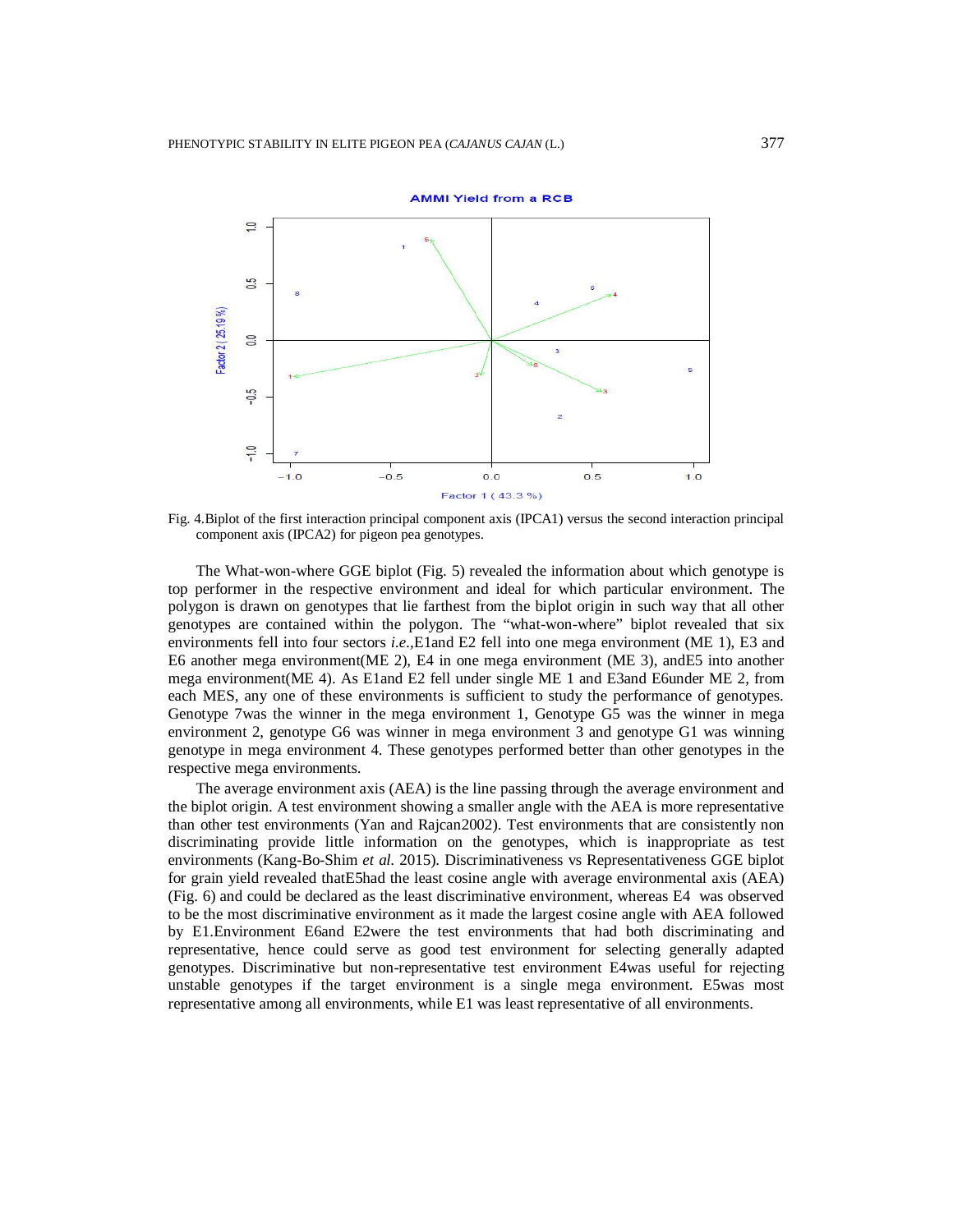

Fig. 5.Polygon view of the GGE biplot of grain yield of eight genotypes over six locations.



Fig.6. GGE biplot based on environment focused for comparing environments with ideal environment.

The line that passes through the biplot origin and the average environment with single arrow is the average environment axis (AEA). Projections of genotype markers to the AEA showed the mean yield of genotypes. Greater projection onto AEA ordinate, regardless of the direction means greater instability (Kang-Bo-Shim *et al.* 2015). The genotypes G3, G2and G4 showed shorter projections and were relatively stable over environments (Fig. 7). Whereas, G7showed greater projection onto AEA ordinate indicating the greater instability. The genotype that showed good performance with stability includingG4 since it ranked first in yielding and short projection of the genotype marker lines.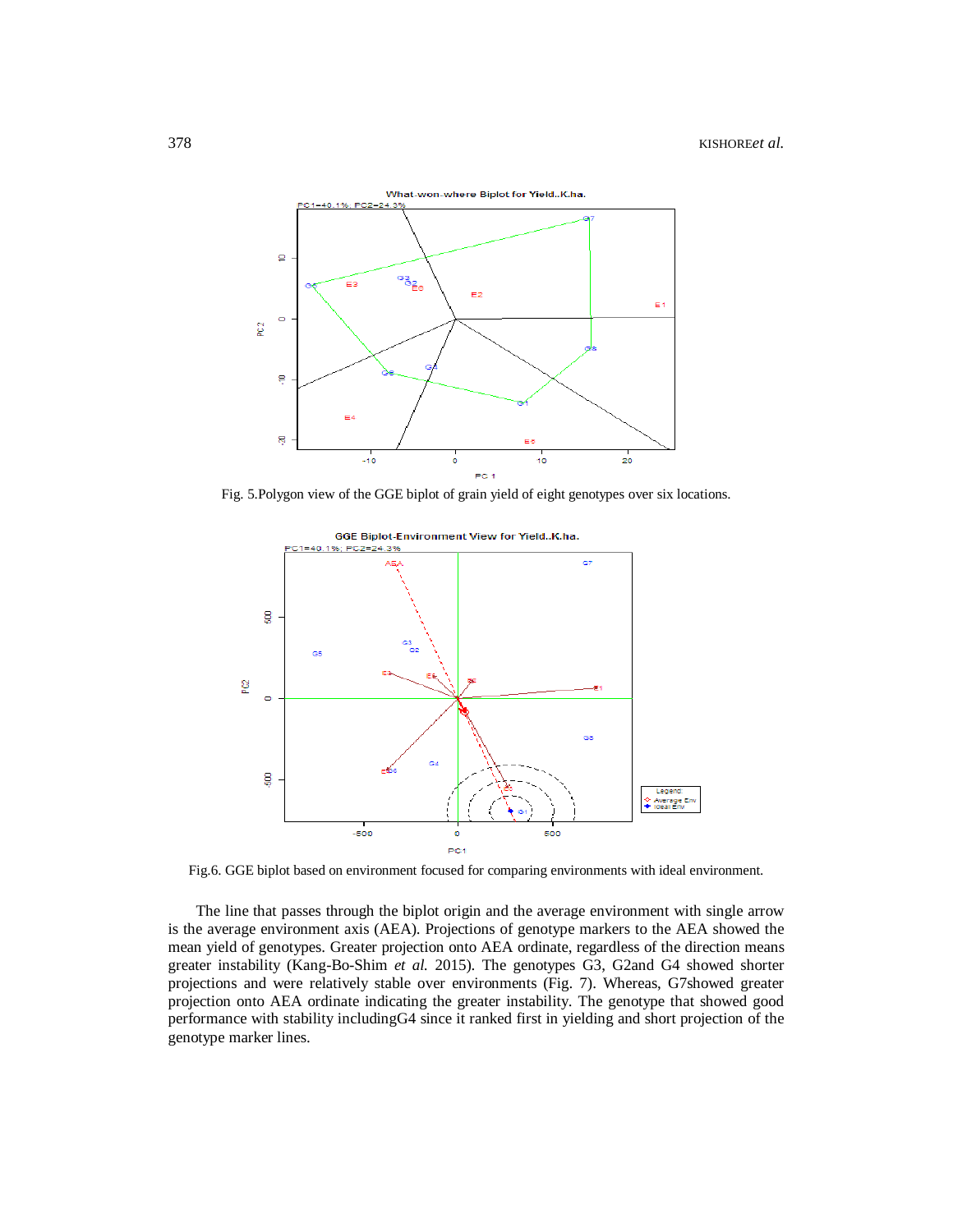

Fig. 7. Biplot of stability and mean performance of eight genotypes across average environments.

The genotypes G4, G1 and G2 yielded above the overall genotypes average, whereas the genotype G5 was the poor yielder. The Genotypes G4, G2 and G5 exhibited high grain yield than mean yield with specific adaptability for the environments E5and E3. Environments E2and E6could be regarded as more stable sites and the environment E4as the most discriminating environment while E1 was the most representative environment. Hence, the genotype G4showing most stable across six locationswith highest yield can be given to farmers field for further evaluation before its release for general cultivation.

## **Acknowledgements**

The authors are thankful to the authorities of Professor Jayashankar Telangana State Agricultural University, Hyderabad, India for providing facilities for successful completion of multi location evaluation of Pigeon pea research work.

## **References**

- Abdi H and Williams LJ 2010. Principal Component Analysis', Wiley Interdisciplinary Reviews: Comput.Stats. **2**(4): 433-459.
- Askari H, Kazemitabar KS, Zarrini NH and Saberi HM 2017.Analysis of the genotype by salt interaction of Barley (*Hordeum voulgar* L) genotypes at early growth stage by graphical models. Intl. J. Agri. Envi. Res. **3**: 190-196.
- Anandan A, Eswaran R, Sabesan T and Prakash M 2009.Additive main effects and multiplicative interactions analysis of yield performances in rice genotypes under coastal saline environments. Adv. in Bio Res.**3**: 43-4.
- Biswas T, Debasis M, Arpita D, Dinesh PK, Anirban M, Parihar AK and Gupta S 2019. Additive main effects and multiplicative interaction in field pea (*Pisum sativum* L.) genotypes across the major agro-climatic zones in india. Leg Res.DOI:**10**.18805/LR-4166
- Dias CT, Dos S and Krzanowskib WJ 2003. Model selection and cross validation in additive main effect and multiplicative interaction models. Crop Sci.**43**: 865-873.